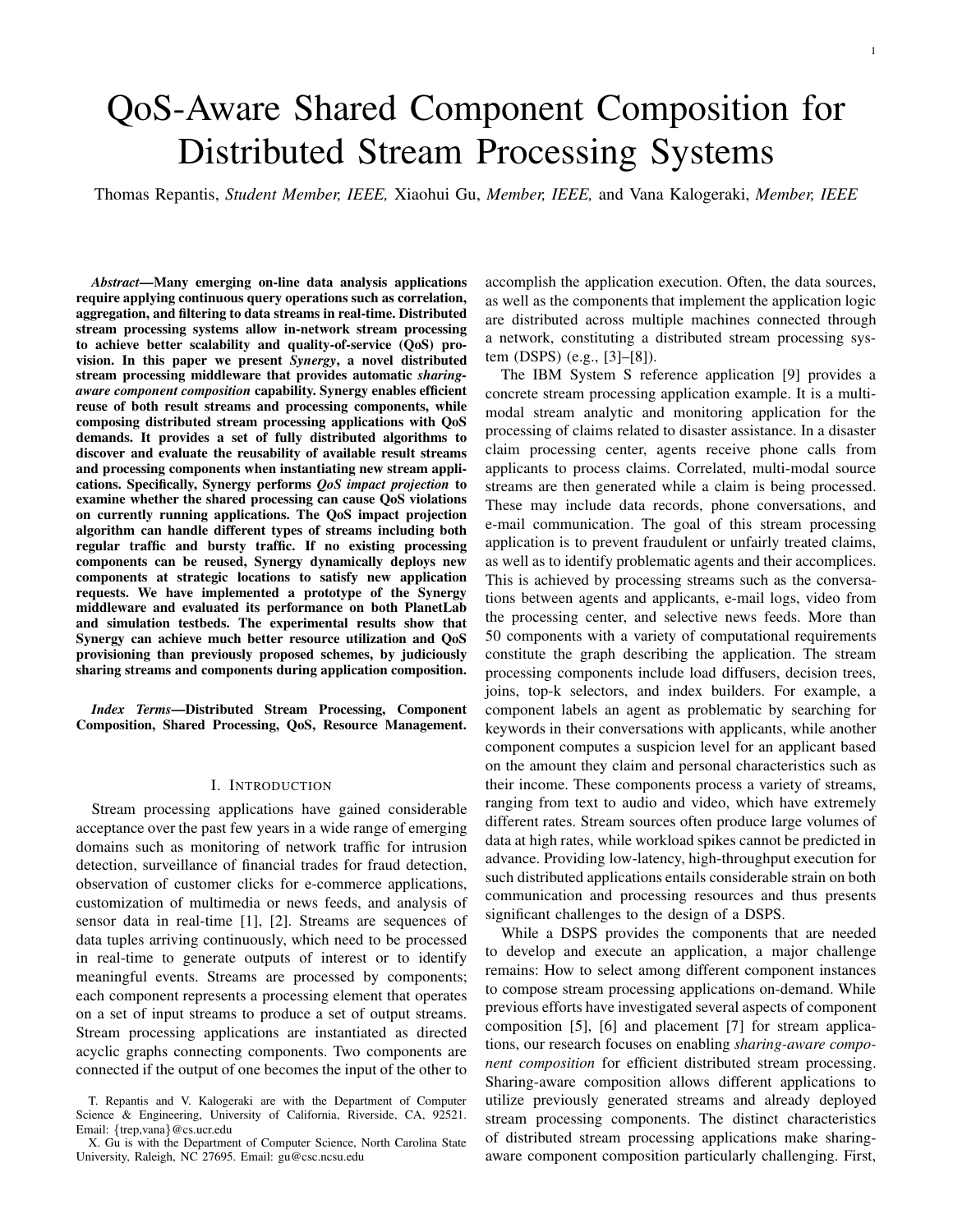stream processing applications often have minimum qualityof-service (QoS) requirements (e.g., end-to-end delay). In a shared processing environment, the QoS of a stream processing application can be affected by multiple components that are invoked concurrently and asynchronously by many applications. Second, stream processing applications operate autonomously in a highly dynamic environment, with load spikes and unpredictable occurrences of events. Thus, composition must be performed quickly, during run-time, and must be able to adapt to dynamic traffic changes, including bursts. Third, congruent with related efforts [5]–[9], we expect distributed solutions to be more appropriate for federated DSPSs that scale to thousands of streams, components, and nodes. This is also supported by the analytical and experimental comparison between centralized and distributed composition algorithms provided in [10]. The overhead comparison therein indicates that the relative merit between distributed and centralized solutions is decided by the size of the overlay network, the overlay topology, the number of stream processing components, the application request rate, and the frequency with which state updates have to be communicated to other nodes. The global state of a large-scale DSPS is changing faster than it can be communicated to a single host. This renders it challenging for a single host to make accurate global decisions when large numbers of nodes and applications are involved.

Despite the aforementioned challenges, there are significant benefits to be gained from a flexible sharing-aware component composition: i) *enhanced QoS provisioning* (e.g., shorter service delay) since existing streams that meet the user's requirements can be furnished immediately, while the timeconsuming process of new component deployment is triggered only when none of the existing components can accommodate a new request; and ii) *reduced resource load* for the system, by avoiding redundant computations and data transfers. This results in a significant improvement in the performance and scalability of the entire system.

In this paper we present *Synergy*, a distributed stream processing middleware that provides sharing-aware component composition. Synergy is implemented on top of a wide-area overlay network and undertakes the composition of distributed stream processing applications. Synergy supports both data stream and processing component reuse while ensuring that the application QoS requirements can be met. The decision of which components or streams to reuse is made dynamically at run-time taking into account the applications' QoS requirements and the current system resource availability. Specifically, this paper makes the following major contributions:

–We propose a decentralized light-weight composition algorithm that discovers streams and components at run-time and checks whether any of the existing components or streams can satisfy the application's request. After the qualified candidate components have been identified, components and streams are selected and composed dynamically to meet the application resource and QoS requirements.

–We integrate a QoS impact projection mechanism into the distributed component composition algorithm to evaluate the reusability of existing stream processing components according to the applications' QoS constraints. When a component is shared by multiple applications, the QoS of each application that uses the component may be affected due to increased queueing delays on the processors and the communication links. Synergy's approach is to predict the impact of the additional workload on the QoS of the affected applications and ensure that a component reuse does not cause QoS violations in existing stream applications. Such a projection can facilitate QoS provisioning for both the newly admitted and the current applications. Our projection algorithm considers not only regular but also bursty stream traffic [11] such as voice-over-IP streams, network traffic and sensor data streams.

–Synergy dynamically deploys new components at strategic locations to satisfy new application requests. Component deployment is triggered when a requested component does not exist, or when none of the existing components can safely provide the requested stream processing due to resource overloads or QoS violations.

–We have implemented a prototype of Synergy and evaluated its performance on the PlanetLab [12] wide-area network testbed. We have also conducted extensive simulations to compare Synergy's composition algorithm to existing alternative schemes. The experimental results show that: i) Synergy consistently achieves much better QoS provisioning compared to other approaches, for a variety of application loads, ii) sharing-aware component composition increases the number of admitted applications, while scaling to large request loads and network sizes, iii) QoS impact projection greatly increases the percentage of admitted applications that meet their QoS requirements, iv) the QoS impact projection algorithm shows good prediction accuracy for both regular and bursty stream traffic, and v) Synergy's decentralized composition protocol has low message overhead and offers minimal setup time, in the order of a few seconds.

## II. SYSTEM MODEL

## *A. Stream Processing Application Model*

Table 1 summarizes the notations we use while discussing our model. A data stream  $s_i$  consists of a sequence of continuous data tuples. A stream processing component  $c_i$  is defined as a self-contained processing element that implements an atomic stream processing operator  $o_i$  on a set of input streams  $\{is_i\}$  and produces a set of output streams  $\{os_i\}$ . Stream processing components can have more than one input (e.g., a join operator) and outputs (e.g., a split operator). Each atomic operator can be provided by multiple components  $c_1, \ldots, c_k$ , which are essentially multiple instances of the same operator. We associate metadata with each deployed component or existing data stream in the system to facilitate the discovery process. Both components and streams are named based on a common ontology (e.g.,  $o_i$ .name = Aggregator.COUNT,  $s_i$ .name = Video.MPEGII.EntranceCamera). The name of a stream produced by a source is given based on the ontology and may incorporate the source node characteristics (e.g., IP and port), if these affect the semantics of the stream. As streams are processed by components, their names reflect the stream processing operators that have been applied to them. For example, in Figure 5, the name of  $s_2$  is  $o_1(s_1)$ , to reflect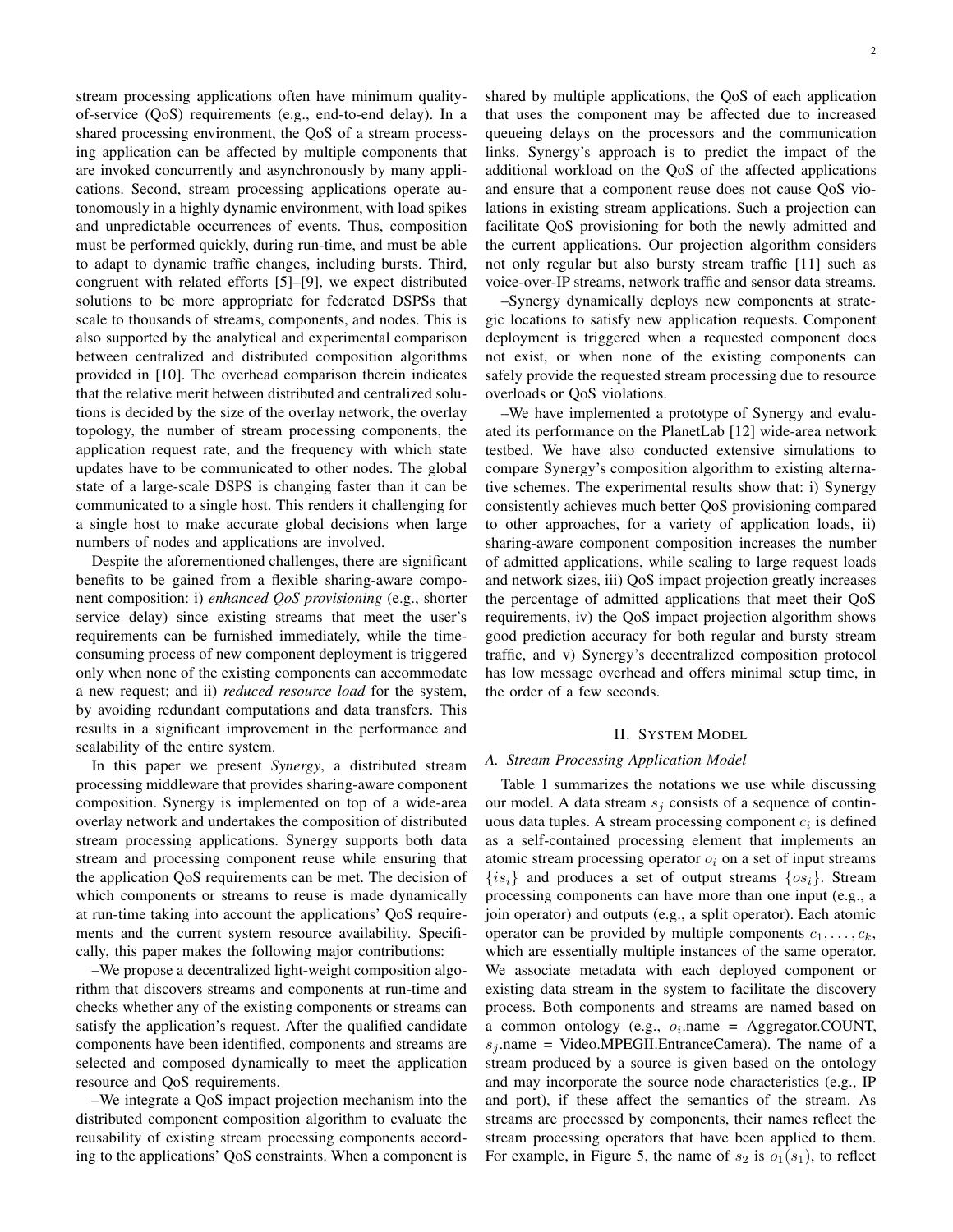| <b>Notation</b>                 | Meaning                                          |  |  |
|---------------------------------|--------------------------------------------------|--|--|
| $\overline{c}_i$                | Component                                        |  |  |
| $\overline{\mathbf{e}_i}$       | Operator                                         |  |  |
| $l_j$                           | Virtual Link                                     |  |  |
|                                 | Stream                                           |  |  |
| $\frac{s_j}{\xi}$               | Query Plan                                       |  |  |
|                                 | Application Component Graph                      |  |  |
| $Q_\xi$                         | End-to-End QoS Requirements                      |  |  |
| $Q_{\lambda}$                   | End-to-End QoS Achievements                      |  |  |
| $p_{v_i}$                       | Processor Load on Node $v_i$                     |  |  |
| $b_{l,j}$                       | Network Load on Virtual Link $l_i$               |  |  |
| $rpv_i$                         | Residual Processing Capacity on Node $v_i$       |  |  |
| $\overline{^{rb}}$ <sub>j</sub> | Residual Network Bandwidth on Virtual Link $l_i$ |  |  |
| $\tau_{c_i}$                    | Processing Time for $c_i$                        |  |  |
| $\overline{x_{c_i,v_i}}$        | Mean Execution Time for $c_i$ on $v_i$           |  |  |
| $\sigma s_i$                    | Transmission Time for $s_i$                      |  |  |
| $y_{s_i, l_i}$                  | Mean Communication Time for $s_i$ on $l_i$       |  |  |
| $\frac{q_t}{t}$                 | Requested End-to-End Execution Time              |  |  |
|                                 | Projected End-to-End Execution Time              |  |  |
| $p_{o_i}$                       | Processing Time Required for $o_i$               |  |  |
| $b_{s_j}$                       | Bandwidth Required for $s_i$                     |  |  |

that  $s_2$  is the output of operator  $o_1$  on the input stream  $s_1$ . Similarly, the name of  $s_4$  is  $o_2(o_1(s_1))$ .

A stream processing request (query) is described by a given *query plan*, denoted by ξ. The query plan is represented by a directed acyclic graph (DAG) specifying the required operators  $o_i$  and the streams  $s_j$  among them. A query plan can be dynamically instantiated into different *application component graphs*, denoted by  $\lambda$ , depending on the processing and bandwidth availability. The vertices of an application component graph represent the components being invoked at a set of nodes to accomplish the application execution, while the edges represent virtual network links between the components, each one of which may span multiple physical network links. An edge connects two components  $c_i$  and  $c_j$  if the output of the component  $c_i$  is the input for the component  $c_i$ . The application component graph is generated by Synergy's component composition algorithm at run-time, after selecting among different component candidates that provide the required stream processing operators  $o_i$  and satisfy the end-to-end QoS requirements  $Q_{\xi}$ . Synergy's component composition algorithm is described in Section III-A.

## *B. QoS Model*

A query plan  $\xi$ , describing a stream processing request, includes the processing requirements of the requested operators  $p_{o_i}, \forall o_i \in \xi$  and the bandwidth requirements of the corresponding streams  $b_{s_j}, \forall s_j \in \xi$ . The bandwidth requirements are calculated according to the user-requested stream rate, while the processing requirements are calculated according to the data rate and profiled processing times for the operators [13]. The stream processing request also specifies the end-to-end requirements  $Q_{\xi}$ , for m different QoS metrics such as end-to-end execution time and loss rate,  $Q_{\xi} = [q_1, \dots q_m].$ Although our schemes are generic to additive QoS metrics, we focus on end-to-end execution time, denoted by  $q_t$ , which is computed as the sum of the processing and communication times for a data tuple to traverse the whole query plan.

After admitting an application request, the residual processing capacity on every node  $v_i$  participating in the application execution must be  $rp_{v_i} \geq 0$ . Similarly, the residual available bandwidth on each virtual link  $l_j$  connected to each  $v_i$  must be  $rb_{l_i} \geq 0$ . Finally, the end-to-end QoS requirements specified in the query plan  $\xi$  must be met by the final application component graph  $\lambda$ , i.e.,  $q_t^{\lambda} \leq q_t^{\xi}$ .



Fig. 1. Notations. Fig. 2. Synergy system architecture.

## *C. Synergy Architecture*

Synergy is a wide-area stream processing middleware that consists of a set of distributed hosts  $v_i$  connected via virtual links  $l_i$ , that create an overlay mesh on top of the existing IP network. Figure 2 shows an overview of the architecture. Synergy leverages the routing layer of the underlying overlay network for registering and discovering available components and streams in a decentralized manner. Synergy adopts a fully distributed architecture, where any node of the middleware can compose a distributed stream processing application.

Each Synergy node, denoted by  $v_i$ , is identified by its IP and port. As illustrated in Figure 2, each node maintains a *metadata repository* of active stream processing sessions, streams, and components (including input and output buffers). Additionally, the architecture of a Synergy node includes the following main modules: i) a *composition module* that is responsible for running the component composition algorithm and uses: ii) a *discovery module* that is responsible for locating existing data streams and components. In our current Synergy prototype we implement a keyword-based discovery service [14] on top of the Pastry distributed hash table (DHT) [15]. However, our middleware can also be integrated with other DHTs, or unstructured overlays [16], since discovery is an independent module of our system. iii) a *routing module* that routes data streams between different Synergy nodes; and iv) a *monitoring module* that is responsible for maintaining resource utilization information for  $v_i$  and the virtual links connected to  $v_i$ . The monitoring module keeps track of the CPU load and network bandwidth. The current processor load  $p_{v_i}$  and the residual processing capacity  $rp_{v_i}$ on node  $v_i$  are inferred from the CPU idle time as measured from the /proc interface. The residual available bandwidth  $rb_{l_j}$  on each virtual link  $l_j$  connected to  $v_i$  is measured using a bandwidth measuring tool (e.g., Iperf). We finally use  $b_{l_j}$  to denote the amount of current bandwidth consumed on  $l_i$ .

### *D. Approach Overview*

A stream processing application request is submitted directly to a Synergy node  $v_s$ , if the client is running the middleware, or redirected to a Synergy node  $v<sub>s</sub>$  that is closest to the client based on a predefined proximity metric (e.g., geographical location). Alternative policies can select  $v<sub>s</sub>$  to be the Synergy node closest to the source or the sink node(s) of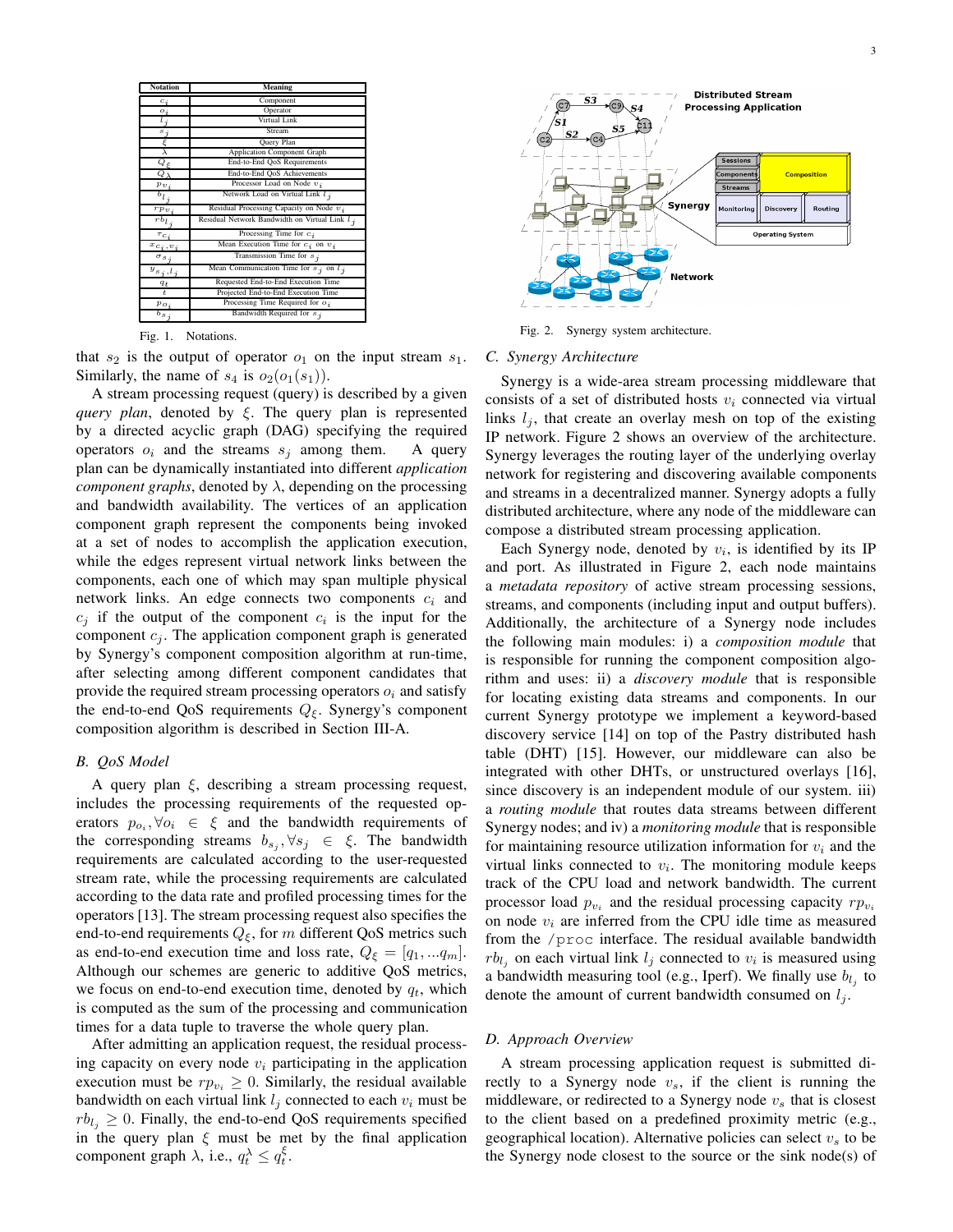the application. The user submits a query plan  $\xi$ , that specifies the required operators and the order in which they will execute. The processing requirements of the operators  $p_{o_i}, \forall o_i \in \xi$ and the bandwidth requirements of the streams  $b_{s_j}, \forall s_j \in \xi$ are also included in  $\xi$ . The request also specifies the endto-end QoS requirements  $Q_{\xi} = [q_1, \dots q_m]$  for the composed stream processing application. These requirements (i.e.,  $\xi$ ,  $Q_{\xi}$ ) are used by the Synergy middleware running on that node to initiate the distributed component composition protocol. This protocol produces the application component graph  $\lambda$  that identifies the particular components that shall be invoked to instantiate the new request.

To avoid redundant computations, Synergy first tries to discover whether any of the requested streams have been generated by previously instantiated query plans. To maximize the sharing benefit, Synergy reuses the result stream(s) generated during the latest possible stages in the query plan. Thus, only the remaining operators in the query plan are needed to generate the user requested stream(s). Synergy then probes the candidate nodes that can provide these operators, to determine: i) whether they have the available resources to accommodate the new application, ii) whether the end-to-end delay is within the required QoS, and iii) whether the impact of the new application would cause QoS violations to existing applications. During the probing process, the system may need to decide where to deploy new processing components. Deployment takes place if none of the existing components can provide a requested stream processing operator, or if there exist such components, but none of them can be safely reused without resource overloads or QoS violations. Synergy adopts a collocation-based component deployment strategy to minimize the number of hops that streams travel through.

Figure 3 gives a very simple example of how probes can be propagated hop-by-hop to test many different component combinations. Assuming components  $c_1$  and  $c_2$  offer operator  $o_1$ , while components  $c_3$  and  $c_4$  offer operator  $o_2$ , and assuming that the components can be located at any node in the system, probes will attempt to travel from the source S to the destination D through paths  $S \to c_1 \to c_3 \to D$ ,  $S \to c_1 \to c_2$  $c_4 \rightarrow D$ ,  $S \rightarrow c_2 \rightarrow c_3 \rightarrow D$ , and  $S \rightarrow c_2 \rightarrow c_4 \rightarrow D$ . A probe is dropped

in the middle of the path if any of the above conditions are not satisfied in any hop. Thus, the paths that create resource



overloads, result to end-to-end delays outside the requested QoS limits, or unacceptably increase the delays of the existing applications, are eliminated. From the successful candidate application component graphs, our composition algorithm selects the one that results in a more balanced load in the system and the new stream application is instantiated.

#### III. DESIGN AND ALGORITHM

# *A. Synergy Component Composition Protocol*

Synergy's fully distributed composition protocol is executed when instantiating a new application. Given a stream processing request, a Synergy node first gets the locally generated query plan  $\xi$  and then instantiates the application component graph based on the user's QoS requirements  $Q_{\xi}$ . Figure 5 shows an example of a query plan, while Figure 6 shows a corresponding component composition example. To achieve decentralized, light-weight component selection, Synergy employs a set of probes to concurrently discover and select the best composition. Synergy differs from previous work (e.g., [5], [14]) in that it judiciously considers the impact of stream and component sharing on both the new and existing applications. The probes carry the original request information (i.e.,  $\xi$ ,  $Q_{\xi}$ ), collect resource and QoS information from the distributed components, perform QoS impact projection, and select qualified compositions according to the user's QoS requirements. The best composition is then selected among all qualified ones, based on a load balancing metric. The composition protocol, a high level description of which is shown in Algorithm 4, consists of five main steps:

Step 1. Probe creation. Given a stream processing query plan  $\xi$ , the Synergy node  $v_s$  first discovers whether any existing streams can be used to satisfy the user's request. The goal is to reuse existing streams as much as possible to avoid redundant computations. For example, in Figure 5, starting from the destination,  $v_s$  will first check if the result stream  $(s<sub>8</sub>)$  is available. If not, it will look for the streams one hop away from the destination ( $s_6$  and  $s_7$ ), then two hops away from the destination  $(s_4 \text{ and } s_5)$  and so on, until it can find any streams that can be reused. We denote this Breadth First Search on the query plan as identification of the *maximum sharable point(s)*. The nodes generating the reusable streams may not have enough available bandwidth for more streaming sessions or may have virtual links with unacceptable communication latencies. In that case all probes are dropped by those nodes and  $v<sub>s</sub>$  checks whether there exist components that can provide the operators requested in the query plan, as if no streams had been discovered. The details about determining the maximum sharable points and about discovering sharable streams and components are described in Section III-C. Next, the Synergy node  $v_s$  initiates a distributed probing process to collect resource and QoS states from those candidate components that provide the maximum sharable points. The goal of the probing process is to select qualified candidate components that can best satisfy  $\xi$  and  $Q_{\xi}$  and result in the most balanced load in the system. The initial probing message carries the request information ( $\xi$  and  $Q_{\xi}$ ) and a probing ratio, that limits the probing overhead by specifying the maximum percentage of candidate components that can be probed for each required operator. The probing ratio can be statically defined, or dynamically decided by the system, based on the operator, the components' availability, the user's QoS requirements, current conditions, or historical measurement data [5]. The initial probing message is sent to the nodes hosting components offering the maximum sharable points. We do not probe the nodes that are generating streams before the maximum sharable points, since the overhead would be disproportional to the probability that they can offer a better component graph in terms of QoS.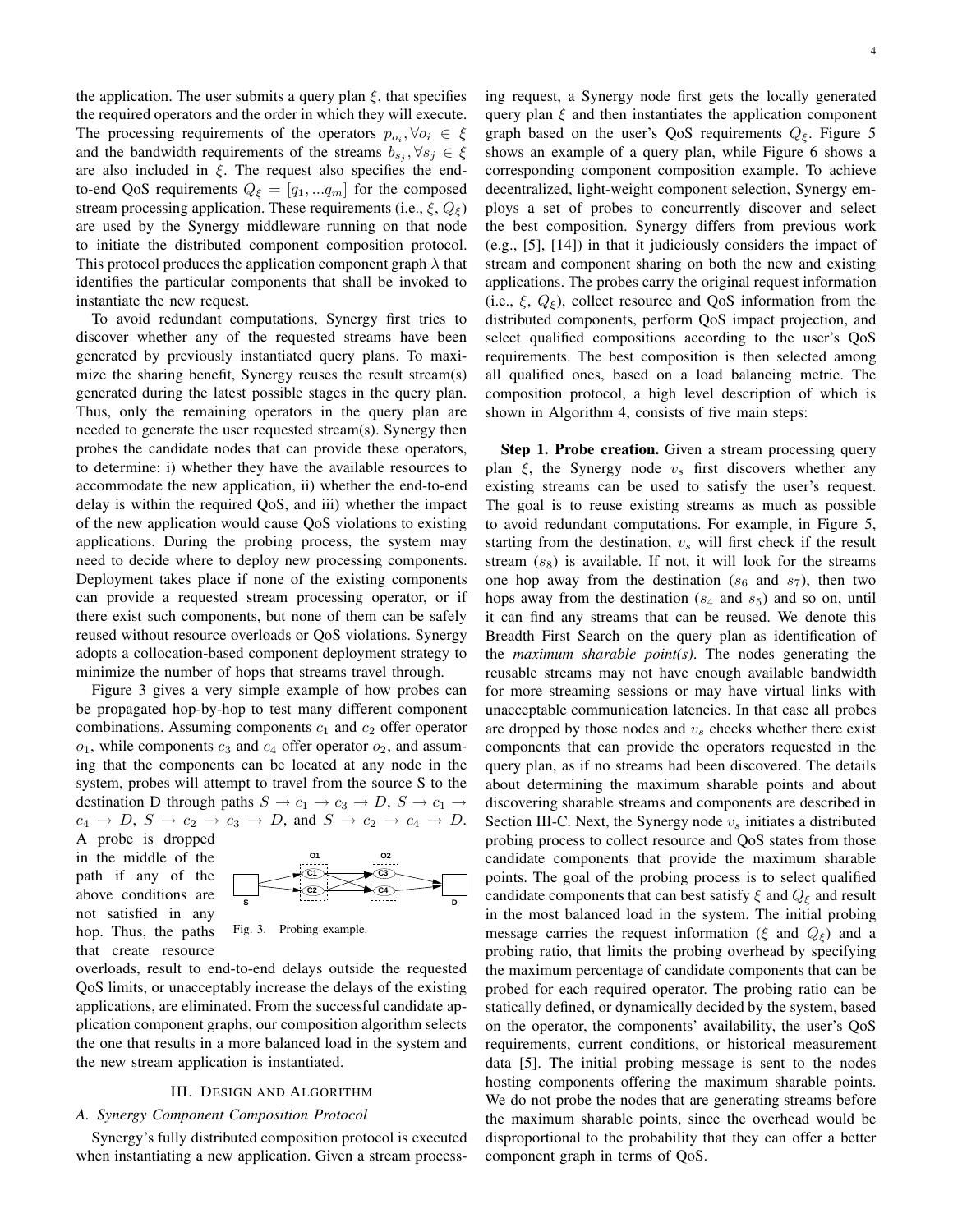





Fig. 6. Synergy composition example.

#### Fig. 4. Synergy composition algorithm.

**Step 2. Probe processing.** When a Synergy node  $v_i$  receives a probing message called probe  $P_i$ , it processes the probe based on its local state and on the information carried by  $P_i$ . A probe has to satisfy three conditions to qualify for further propagation: First,  $v_i$  calculates whether the requested processing and bandwidth requirements  $p_{o_i}$  and  $b_{s_j}$  can be satisfied by the available residual processing capacity and bandwidth  $rp_{v_i}$  and  $rb_{l_j}$ , of the node hosting the component and of the virtual link the probe came from respectively. Thus, both  $rp_{v_i} \ge p_{o_i}$  and  $rb_{l_j} \ge b_{s_j}$  have to hold. Second,  $v_i$ calculates whether the QoS values of the part of the component graph that has been probed so far already violate the required QoS values specified in  $Q_{\xi}$ . For the end-to-end execution time QoS metric  $q_t$  this is done as follows: The sum of the components' processing and transmission times so far has to be less than  $q_t$ . The time that was needed for the probe to travel so far gives an estimate of the transmission times, while the processing times are estimated in advance from profiling [13]. Third,  $v_i$  calculates the QoS impact on the existing stream processing sessions by admitting this new request. In particular, the expected execution delay increase due to the additional stream volume introduced by the new request is calculated. The details about the QoS impact projection are described in Section III-D. Similarly, the impact of the existing stream processing sessions on the QoS of the new request is calculated. Both the new and the existing sessions have to remain within their QoS requirements.

If any of the above three conditions cannot be met, the probe is dropped immediately to reduce the overhead. Otherwise, the node sends an acknowledgement message to its upstream node, and performs *transient* resource reservation to avoid overbooking due to concurrent probes for different requests. The transient resource reservation is cancelled after a timeout period if the node does not receive a confirmation message to setup the stream processing application session.

Step 3. Hop-by-hop probe propagation. If the probe  $P_i$ has not been dropped,  $v_i$  propagates it further.  $v_i$  derives the next-hop operators from the query plan and acquires the locations of all available candidate components for each nexthop operator using the discovery module of the middleware. Then  $v_i$  selects a number of candidate components to probe, based on the probing ratio. If more candidates than the number specified by the probing ratio are available, random ones are selected, or –if a delay monitoring service [17] is available–

the ones with the smallest communication delay are selected. If no candidate components for the next operator are found, or if no candidate components return acknowledgement messages, a new component is deployed, following the protocol described in Section III-B. The deployment protocol aims at collocating the new component with either its upstream or its downstream component in the query plan, in order to minimize the number of hops that streams have to travel through.

After the candidate components have been selected,  $v_i$ spawns new probes from  $P_i$  to all selected next-hop candidates. Each new probe, in addition to  $\xi$  (including  $p_{o_i}$  and  $b_{s_j}$ ),  $Q_{\xi}$ , and the probing ratio, carries the up-to-date resource state of  $v_i$ , namely  $rp_{v_i}$  and  $rb_{l_j}$ , and of all the nodes the previous probes have visited so far. Finally,  $v_i$  sends all new probes to the nodes hosting the selected next-hop components.

A protocol optimization to reduce probing could involve piggybacking load and application QoS information on streaming data. This way nodes that are hosting applications could inform their downstream nodes regarding their current state and would not need to be probed by them.

Step 4. Composition selection. After reaching the destination specified in  $\xi$ , all successful probes belonging to a composition request return to the original Synergy node  $v<sub>s</sub>$  that initiated the probing protocol. After selecting all qualified candidate components,  $v<sub>s</sub>$  first generates complete candidate component graphs from the probed paths. Since the query plan is a DAG,  $v<sub>s</sub>$  can derive complete component graphs by merging the probed paths. For example, in Figure 6, a probe can traverse  $c_{10} \rightarrow c_{20} \rightarrow c_{40} \rightarrow c_{60}$  or  $c_{10} \rightarrow c_{30} \rightarrow c_{50} \rightarrow c_{60}$ . Thus,  $v_s$  merges these two paths into a complete component graph. Second,  $v<sub>s</sub>$  calculates the requested and residual resources for the candidate component graphs based on the precise states collected by the probes. Third,  $v_s$  selects qualified compositions according to the user's operator, resource, and QoS requirements. Let  $V_{\lambda}$  be the set of nodes that is being used to instantiate  $\lambda$ . We use  $c_i.o$  to represent the operator provided by the component  $c_i$ . The selection conditions are as follows:

operator constraints:  $c_i.o = o_i, \ \forall o_i \in \xi, \exists c_i \in \lambda$  (1)

 $QoS$  constraints :  $q_r^{\lambda} \leq q_r^{\xi}, 1 \leq r \leq m$  (2)

processing capacity constraints :  $rp_{v_i} \geq 0, \forall v_i \in V_\lambda$  (3)

bandwidth constraints :  $rb_{l_i} \geq 0$ ,  $\forall l_i \in \lambda$  (4)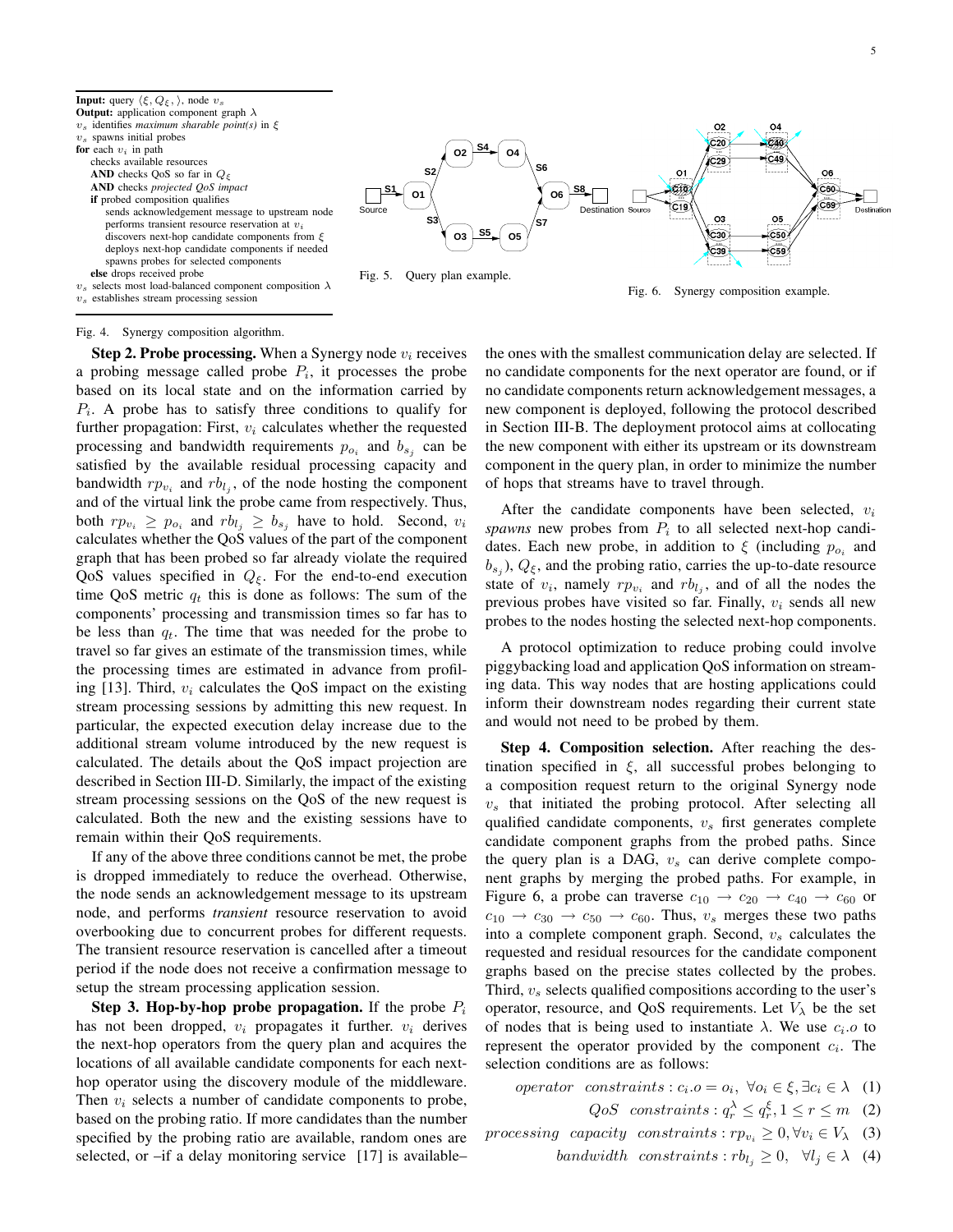Among all the qualified compositions that satisfy the application QoS requirements,  $v<sub>s</sub>$  selects the best one according to the following load balancing metric  $\phi(\lambda)$ . The qualified composition with the smallest  $\phi(\lambda)$  value is selected:

$$
\phi(\lambda) = \sum_{v_i \in V_{\lambda}, o_i \in \xi} \frac{p_{o_i}}{rp_{v_i} + p_{o_i}} + \sum_{l_j \in \lambda, s_j \in \xi} \frac{b_{s_j}}{rb_{l_j} + b_{s_j}} \tag{5}
$$

Step 5. Application session setup. Finally, the Synergy node  $v<sub>s</sub>$  establishes the stream processing application session by sending confirmation messages along the selected application component graph. If no qualified composition can be found (i.e., all probes were dropped, including the ones without stream reuse), then the existing components and nodes in the probing path are too overloaded. Thus, these nodes cannot accommodate the requested application with the specified QoS requirements, or host new components.  $v_s$  can then try to deploy a new complete application component graph in strategically chosen places in the network [7], [18]. The goal of the described protocol is to discover and select existing streams and components to share, in order to accommodate a new application request, assuming components are already deployed on nodes. This is orthogonal to the policies that might be in place regarding the deployment of new complete application component graphs, which is outside the scope of this paper. If deploying a new complete application component graph also fails,  $v_s$  returns a failure message.

Synergy is adaptable middleware, taking into account the current status of the dynamic system at the moment the application request arrives. Therefore, it does not compare to optimal solutions calculated offline that apply to static environments. Furthermore, Synergy decides the admission of applications depending on whether QoS can be *fully* met or not. Statistical methods [14] could be adopted to integrate our solution with utility-based approaches [16], in which case different *levels* of QoS would be offered. In that case, QoS requirements can be expressed as satisfaction probabilities, and histograms can be maintained to calculate the probabilities of dynamic resource availability. Different weights can be assigned to different applications based on their importance, determining the probing ratio, as well as the maximum QoS level of particular applications. The system would then decide the probability with which a certain application could be provided with the maximum possible QoS level.

## *B. New Component Deployment*

New component deployment is triggered when i) no candidate components for a requested operator are returned by the peer-to-peer overlay, or ii) when candidate components exist, but none of them can be safely reused. This can be the case if sharing the existing components would cause resource overloads, or QoS violations to the new or to existing applications. Each node processing a probe requires each nexthop candidate component to send an acknowledgement message back if the probe conditions can be satisfied. The node initiates a new component deployment if it does not receive any acknowledgement message from its next-hop candidates.

We choose to *collocate* the new component with either its upstream or its downstream component, as this approach minimizes the number of hops in the application component graph. If collocation with an upstream component is decided, it occurs at the node that just processed a probe. If collocation with a downstream component is decided, it happens at the node a probe is forwarded to after being processed. We now discuss how the nodes to host a new component are chosen and then we describe how component deployment takes place.

Depending on the position of the missing component in the application component graph, we distinguish between three different cases, shown in Figure 7: i) If the missing component is at the beginning of the graph, we can collocate it with any of its downstream candidates. Thus, in Figure 7.a), the missing component for operator  $o_1$  can be collocated with  $c_{21}$ ,  $c_{22}$ , or  $c_{31}$ . ii) If the missing component is at the end of the graph, we can collocate it with any of its upstream candidates. Thus, in Figure 7.b), the missing component for operator  $o_6$  can be collocated with  $c_{41}$ ,  $c_{51}$ , or  $c_{52}$ . iii) If the missing component is in the middle of the graph, we can collocate it with any of its downstream or upstream candidates. Thus, in Figure 7.c), the missing component for operator  $o_4$  can be collocated with  $c_{21}$ ,  $c_{22}$ , or  $c_{61}$ . Our goal when trying to decide whether to collocate with downstream or with upstream candidates is to reduce network traffic. To that effect, we choose whether to collocate with an upstream or a downstream candidate based on the operator's profiled selectivity [19], which is included in the query plan  $\xi$ . The selectivity of an operator is calculated as the ratio of the size of its output streams over the size of its input streams, during the period of time the profiling occurs. The selectivity of an operator can be less than one, e.g., for a filter, equal to one, e.g., for a sort, or even greater than one, e.g., for some cases of a join. For selectivity less than or equal to one we collocate with an upstream candidate, while for selectivity greater than one we collocate with a downstream candidate component. Thus, the network traffic across the components is minimized. For example, in Figure 7.c), if the selectivity of the operator  $o_4$  is less than or equal to one, we collocate the missing component for  $o_4$  with one of the upstream candidates  $c_{21}$  or  $c_{22}$ . If on the other hand the selectivity of the operator  $o_4$  is greater than one, we collocate the missing component with its downstream candidate  $c_{61}$ .

Since, at each hop, many probes are spawned before the final composition selection, many alternative deployments for a new component may exist. For example, in Figure 7.c), if the components that offer the operator  $o_4$  are missing, the deployment alternatives may include the nodes hosting each of the components  $c_{21}$  and  $c_{22}$ . The resource and QoS checks described in step 2 of the composition protocol are performed on the tentatively deployed components as well. Thus a probe is dropped if resource or QoS violations are detected.

Depending on resource availability, the upstream or downstream candidates may not be able to deploy the requested component. In that case, the node that initiated the component deployment does not receive any acknowledgement message, and tries to identify other candidates. If the missing component is in the middle of the graph, both downstream and upstream candidates can be probed. If the extra candidates drop the probe as well, overlay neighbors or nodes along the probing path so far can be used. If none of these cases, for any of the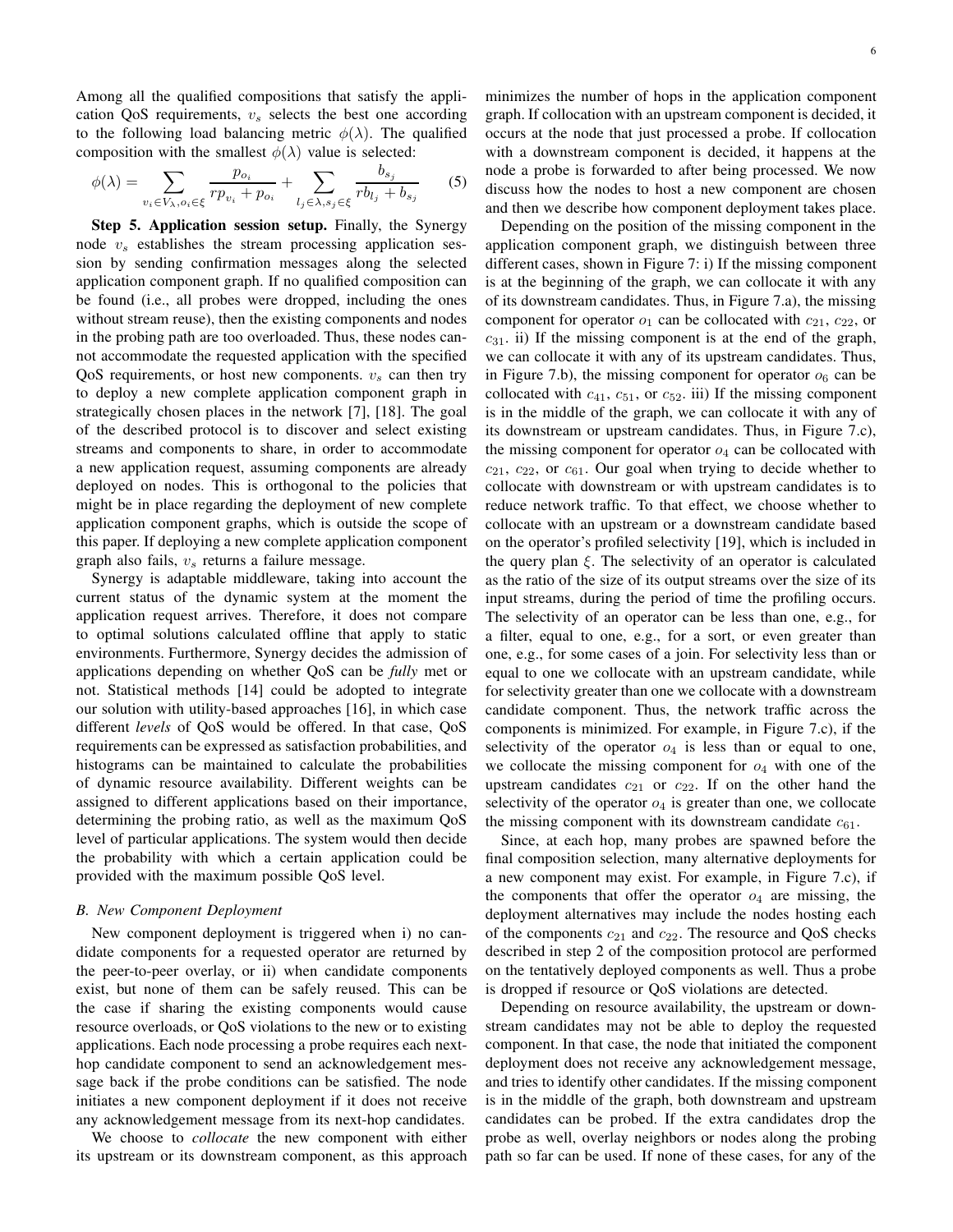

Fig. 7. The three cases of new component deployment.

probing paths, results to a successful deployment, a complete graph, as described in protocol step 5, can be deployed.

If the resource availability of a node allows the new component deployment, a transient resource reservation for this component takes place. Thus, resources are reserved, to avoid overbooking by concurrent probing processes, but the component is only tentatively deployed. After the final component graph is selected, the new components that are included in that graph are actually deployed. The rest of the transient resource reservations made by the tentatively deployed components timeout, which frees the resources for future requests. Only the permanently deployed components register their metadata with the peer-to-peer overlay, to enable their discovery and reuse by other applications.

While the collocation-based component deployment strategy minimizes the number of hops that streams travel through, it does not necessarily provide the minimum end-to-end application delay. The reason is that the triangle inequality does not necessarily hold for all nodes in real-world, large-scale distributed systems [17]. For example, in Figure 7.c), a node to host  $c_{41}$  may exist, such that the delay  $c_{21} \rightarrow c_{41} \rightarrow c_{61}$ is smaller than the delay  $c_{21} \rightarrow c_{61}$ . However, examining all nodes for all alternative probes, would lead to an explosion of combinations. Yet, while our minimum hop component deployment does not necessarily produce the optimal solution, it heuristically provides us with several good alternatives that satisfy the QoS of the application.

#### *C. Maximum Stream Sharing*

Synergy utilizes a peer-to-peer discovery module for registering and discovering the available components and streams in a decentralized manner. As was mentioned in Section II-C, the current Synergy implementation is built over Pastry [15]. We follow a simple approach to enable the storage and retrieval of the static metadata of components and streams in the DHT, which include the location (node) hosting the component or stream. As was described in Section II-A, each component and stream is given a name, based on a common ontology. This name is converted to a key, by applying a secure hash function (SHA-1) on it, whenever a component or stream needs to be registered or discovered. On the DHT this key is used to map the metadata to a specific node, with the metadata of multiple components offering the same operator, or multiple streams carrying the same data, being stored in the same node. Configuration changes caused by node arrivals and departures are handled gracefully by the DHT. Whenever components are deployed or deleted, or streams are generated by new application sessions, or removed because they are not used by any sessions anymore, the nodes hosting them register or unregister their metadata with the DHT.

The stream processing query plan  $\xi$  specifies the operators  $o_i$  and streams  $s_i$  needed for the application execution. Using a *Maximum Sharing Discovery algorithm*, the Synergy node in which the query plan was submitted utilizes the peer-topeer overlay for discovering existing streams and components. Since different users can submit queries that have the same or partially the same query plans, we want to reuse existing streams as much as possible to avoid redundant computations. The goal of the Maximum Sharing Discovery algorithm is to identify the *maximum sharable point(s)* in ξ. This is the operator(s) closest to the destination (in terms of hops in  $\xi$ ), whose output streams currently exist in the system and can (at least partially) satisfy the user's requirements. An extreme case is that the final stream or streams already exist in the system, which can then be returned to the user directly without any further computation, as long as the residual bandwidth and communication latencies permit so. For example in Figure 5 if  $s<sub>8</sub>$  is already available in the system, it can be reused to satisfy the new query, incurring only extra communication but no extra processing overhead. In that case, the maximum sharable point in  $\xi$  is  $o_6$  and Synergy will prefer to use no components if possible. If the final stream or streams are not available, the Synergy node *backtracks* hop-by-hop the query plan to find whether preceding intermediate result streams exist. For example, in Figure 5, if result streams  $s_8$  and  $s_7$  are not found, but  $s_6$  and  $s_5$  are already available in the system, they may be reused to satisfy part of the query plan. By reusing these existing streams, the Synergy node will prefer to compose a partial component graph covering the operators after the reused streams, if the resource and QoS constraints permit so. In that case, the maximum sharable points in  $\xi$  are  $o_3$  and  $o_4$  and only components offering operators  $o_5$  and  $o_6$  will be needed. To discover existing streams and existing components the peerto-peer overlay is utilized as was described above.

### *D. QoS-Aware Component Sharing*

To determine whether an existing candidate component can be reused to satisfy a new request, we estimate the impact of the component reuse on the latencies of the existing applications. An existing component can be reused if the additional workload brought by the new application will not violate the QoS requirements of the existing stream processing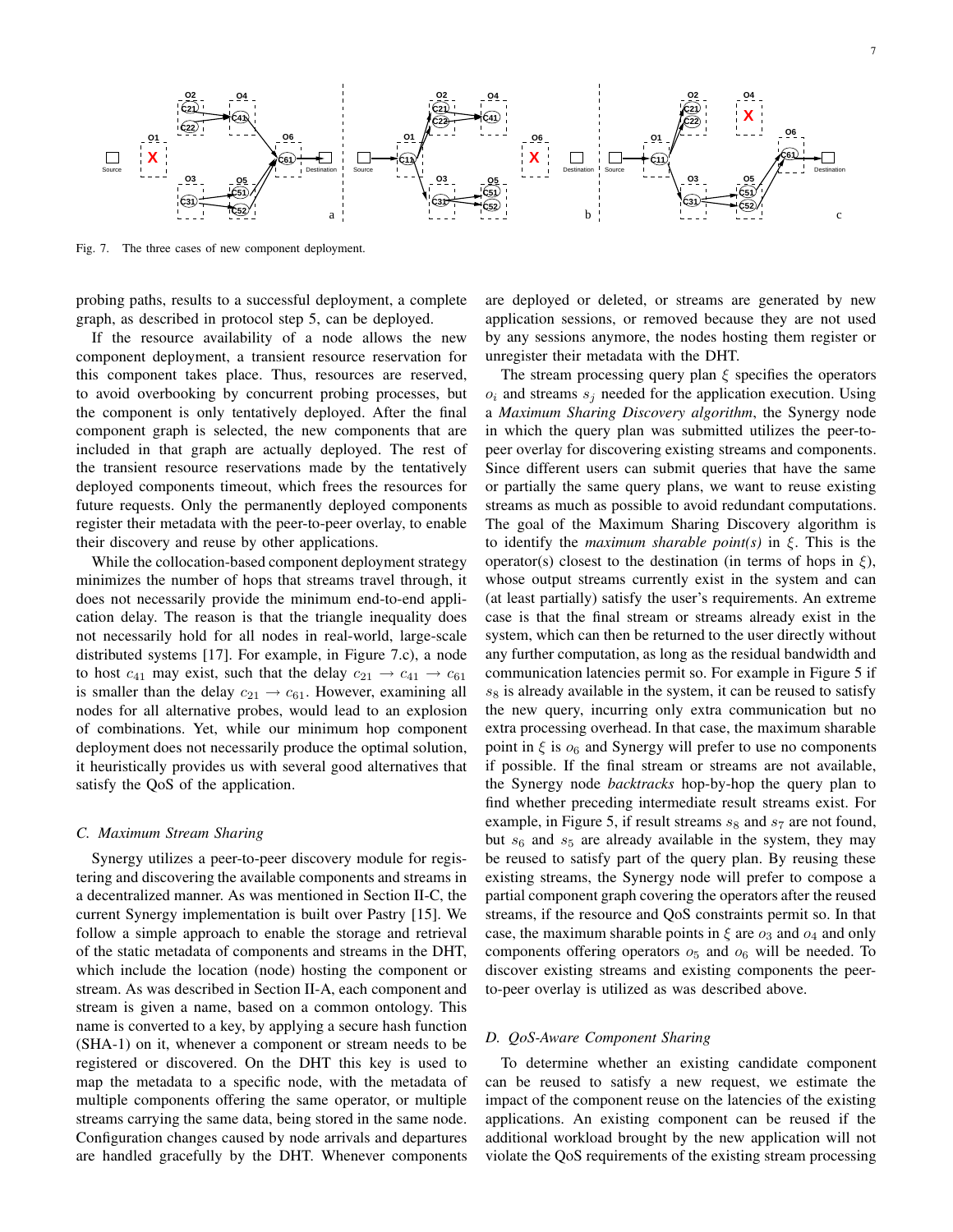applications (and similarly the load of the already running applications will not violate the QoS requirements of the new application). To calculate the impact of admitting a new stream processing application on the QoS of the existing applications (and likewise, the impact of the running applications on the potential execution of the one to be admitted), a Synergy node that processes a probe utilizes a *QoS Impact Projection algorithm*. This algorithm runs in all nodes with candidate components through which the probes are propagated. The QoS Impact Projection is performed for all the applications that use components on those nodes. The goal is, that, if the projected QoS penalty will cause the new or the existing applications to violate their QoS constraints, these components are not further considered and are thus removed from the candidate list. For example, in Figure 6, candidate components  $c_{10}$  and  $c_{40}$  are used by existing applications. Assuming that QoS violations would be projected as a result of the new stream workload,  $c_{10}$  and  $c_{40}$  are not considered as candidate components for the operators  $o_1$  and  $o_4$  respectively, and therefore are grayed out in the Figure. On the contrary, even though  $c_{20}$  and  $c_{39}$  are used by existing applications, they are still considered as candidate components for the operators  $o_2$  and  $o_3$  respectively, if no QoS violations are projected for them. We now describe the details of the QoS Impact Projection algorithm, first for regular traffic (Section III-D1) and then for bursty traffic (Section III-D2).

*1) QoS Impact Projection for Regular Traffic:* The QoS Impact Projection algorithm to estimate the effect of component reuse works as follows: For each component  $c_i$ , the node estimates its execution time. This includes the processing time  $\tau_{c_i}$  of the component  $c_i$  to execute locally on the node and the queueing time in the scheduler's (FCFS) queue as it waits for other components to complete. The queueing time is defined as the difference between the arrival time of the component invocation at the node and the time the component actually starts executing. We can then determine the mean execution time  $x_{c_i, v_i}$  for each component  $c_i$  on the node  $v_i$ .

For regular traffic, we approximate arrivals of stream data tuples with a Poisson distribution and the durations of their processing with an exponential distribution. Data tuples arrive continuously and the scheduler's queue is large enough to store them until they are processed. Under these assumptions, we can model the application behavior as an M/M/1 system [20]. While such a model can only provide an approximation of the execution time, it is commonly used due to its simplicity and has also been used to represent streaming data [21]. Our experimental results show that this simplified model can provide good projection performance for both synthetic and real datasets. If  $p_{v_i}$  represents the load on node  $v_i$  hosting component  $c_i$ , and  $\tau_{c_i}$  represents the processing time for  $c_i$  to execute isolated on  $v_i$ , the mean execution time for component  $c_i$  on node  $v_i$  is given by  $x_{c_i, v_i} = \frac{\tau_{c_i}}{1 - \nu_i}$  $\frac{r_{c_i}}{1-p_{v_i}}$ . The mean communication time  $y_{s_i, l_i}$  on the virtual link  $l_j$  for the stream  $s_j$ transmitted from component  $c_i$  to its downstream component  $c_j$  is estimated similarly: It includes the transmission time  $\sigma_{s_j}$  for the stream  $s_j$ , and also the queueing delay on the virtual link. If  $b_{l_j}$  represents the load (consumed bandwidth) on virtual link  $l_j$  connecting component  $c_i$  to its downstream 8

component in the application component graph, the mean communication time  $y_{s_j, l_j}$  to transmit stream  $s_j$  through the virtual link  $l_j$  is then given by  $y_{s_j, l_j} = \frac{\sigma_{s_j}}{1 - bi}$  $\frac{0 \, s_j}{1 - b \, l_j}$ . Given the processing times  $\tau_{c_i}$  and the transmission times  $\sigma_{s_j}$  required respectively for the execution of the components  $c_i$  and the data transfer of the streams  $s_i$  of an application, as well as the current respective loads  $p_{v_i}$  and  $b_{l_j}$ , a Synergy node can compute the projected end-to-end execution time for the entire application as  $\hat{t} = max_{path} \sum_{v_i \in V_{\lambda}, l_j \in \lambda} \left( \frac{\tau_{c_i}}{1 - p_i} \right)$  $\frac{\tau_{c_i}}{1-p_{v_i}} + \frac{\sigma_{s_j}}{1-b_i}$  $1-b_{l_j}$  , where the  $max_{path}$  is used in the cases where the application is represented by a graph with multiple paths, in which case the projected execution time of the entire application is the maximum path delay.

The processing time  $\tau_{c_i}$  and transmission time  $\sigma_{s_j}$  are derived from the processing and bandwidth requirements,  $p_{o_i}$ and  $b_{s_j}$  respectively, which are included for the corresponding operators  $o_i$  and streams  $s_j$  in the query plan  $\xi$ . The bandwidth requirements are calculated according to the user-requested stream rate, while the processing requirements are calculated according to the data rate and profiled processing times for the operators [13]. The current processor and network loads,  $p_{v_i}$  and  $b_{l_j}$  respectively, are known locally at the individual nodes. These values are used to estimate the local impact  $\delta$  of the component reuse on the existing applications as follows (based on the projected execution time):

Let  $\frac{\tau_{c_i}}{1-p_{v_i}}$  denote the mean execution time required for executing component  $c_i$  on the node  $v_i$  by the application. After sharing the component with the new application, the projected execution time would become:  $\frac{\overline{t_{c_i}}}{1-(p_{v_i}+p_{c_i})}$ , where  $(p_{v_i} + p_{c_i})$  represents the new processing load on the node after reusing the component  $c_i$ .  $p_{c_i}$  represents the maximum profiled load for  $c_i$ . This makes the projection conservative, so that QoS violations will be avoided. Alternatively, a projection can be less pessimistic by using average or minimum instead of maximum load. We then compute the impact  $\delta$  on the application execution time, as the difference between the projected end-to-end execution time after the reuse,  $\hat{t}'$ , and the execution time before the reuse,  $\hat{t}$ :

$$
\delta = \hat{t}' - \hat{t} = \frac{\tau_{c_i}}{1 - (p_{v_i} + p_{c_i})} - \frac{\tau_{c_i}}{1 - p_{v_i}} \tag{6}
$$

The projected impact  $\delta$  is acceptable if  $\delta + \hat{t} \leq q_t$ , in other words if the new projected execution time is acceptable. In the above inequality,  $q_t$  is the requested end-to-end execution time QoS metric that was specified by the user in  $Q_{\xi}$ . Similar to  $\xi$ , it is cached for every application on each node that is part of the application.  $\hat{t}$  is the current end-to-end execution time for the entire application.  $\hat{t}$  is measured by the receiver of a stream processing session and communicated to all nodes participating in it using a feedback loop [16]. This enables the processing to adapt to significant changes in the resource utilization, such as finished applications or execution of new components. For an application that is still in the admission process,  $\hat{t}$  is approximated by the sum of the processing and transmission times up to this node, as carried by the probe.

*2) QoS Impact Projection for Bursty Traffic:* Oftentimes streaming data, such as voice-over-IP data, network traffic, or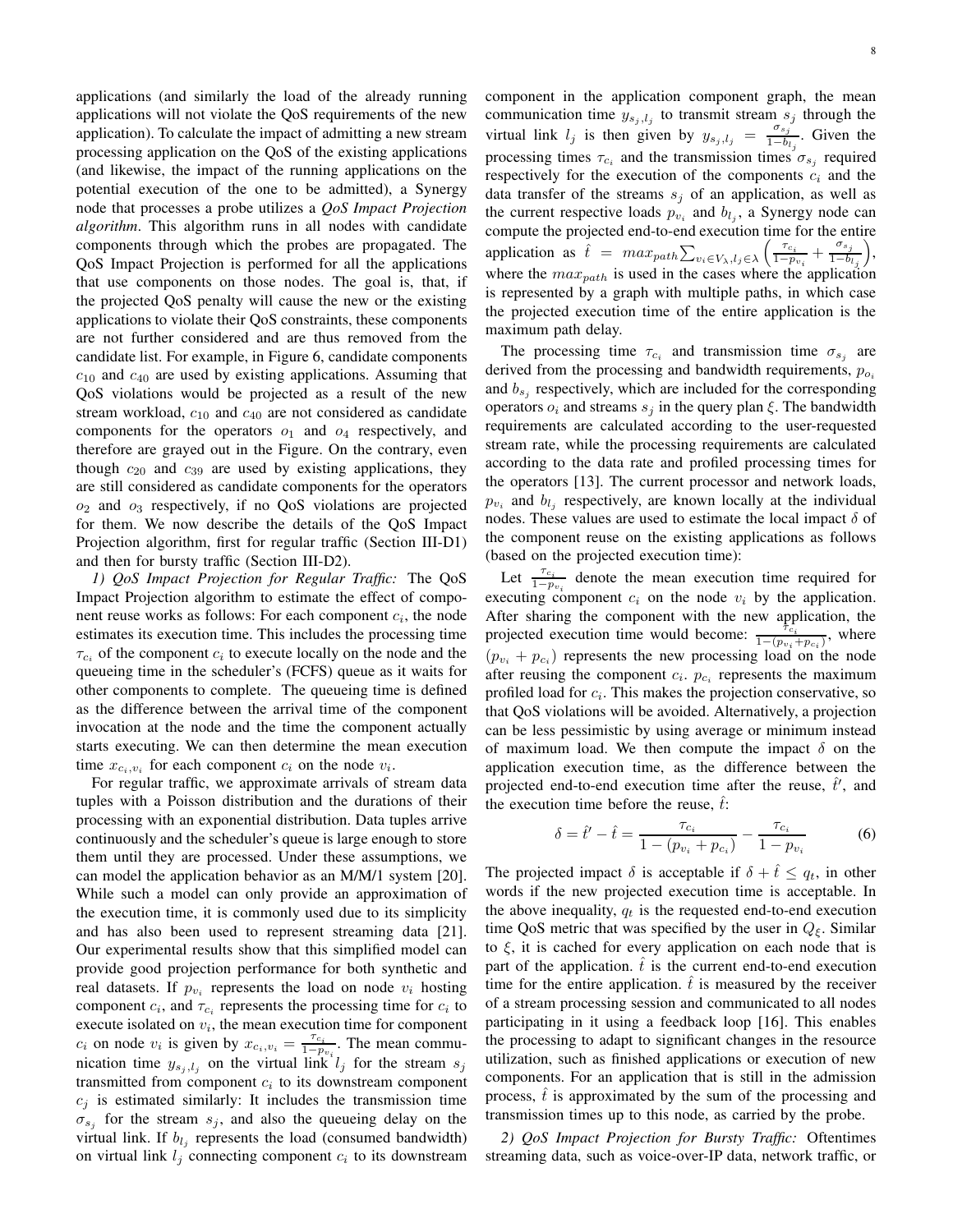sensor measurements generated in an emergency application, can be bursty, and therefore well approximated by an ON/OFF model [11], [22]. In an ON/OFF model, segments of data arrivals with high rate are followed by segments of data arrivals with low rate. Similar to [11], [22], we approximate bursty traffic using an ON/OFF model. Each segment of the ON/OFF traffic represents regular traffic, the arrival of data tuples of which is approximated using a Poisson distribution. We apply an M/M/1 queueing model *within each segment* of the ON/OFF traffic. Thus, using an M/M/1 system we model the traffic within each segment as having constant mean arrival rate of data tuples. Modeling it using M/M/1 allows us to apply queueing theory to estimate the mean execution time within each segment, as was described in Section III-D1. We do not use the same M/M/1 model to generate bursty traffic. Traffic within each segment, which is regular, is approximated using a separate M/M/1 model. A change in the measured mean arrival rate of data tuples signifies the transition to a new segment.

We define a stream segment, denoted by  $z_i$ , as a time interval with approximately constant mean arrival rate of data tuples. We partition bursty traffic into a sequence of such stream segments. This way we approximate bursty streaming data by assuming Poisson arrivals of stream data tuples within each segment, but with different rates in different segments. However, the challenge is to identify the correlation between the segments of different streams, because the segments of high and low rates for different streams do not necessarily coincide. To address this challenge we employ the concept of stream



Fig. 8. The two stream signatures shown in a) are aggregated to get the combined signature of b).

signatures [23]. For each stream we construct and maintain a data arrival time series called the signature of the stream, to describe its workload pattern. The signature  $\Omega_i$  of a stream  $s_j$  is a time series of the load associated with processing the data tuples of the stream within a sliding window of length  $W, \Omega_j = \{p_1, \ldots p_i, \ldots p_W\},\$  where  $p_i$  denotes the average processing load for segment  $z_i$  in the bursty stream. Measurements are added to the signature of a stream every time the mean arrival rate of data tuples changes, and substitute old measurements after the window is filled. Signatures are stored as arrays of measurements. Each new measurement added to a stream's signature is calculated from the number of data tuples that have arrived since the last measurement, multiplied by the processing load (i.e., percentage of CPU cycles) spent for each data tuple. The signatures of the streams currently being processed by a node are maintained by its monitoring module. For the streams of the application that is currently being admitted, if their signatures are not provided, we either obtain

them through off-line profiling, or approximate them using the load measurements of the existing components the application will be using. As the execution of the new application begins, the sliding windows of the signatures of its streams are filled with the actual processing loads.

As Figure 8 shows, the processing load of sharing a component is calculated as the combination of the processing loads of all of the component's input streams. During a segment  $z_i$ , in which the mean arrival rate of data tuples remains constant, the execution time for processing data tuples is approximated by an M/M/1 queueing model. When estimating the workload of multiple input streams, we use the shortest segment length  $w$  among the segment lengths of all input streams, as is shown in Figure 8. The benefit of employing stream signatures is two-fold: First, they enable us to identify the shortest segment length  $w$ , i.e., the shortest time interval with constant mean arrival rate of data tuples among multiple bursty streams. Second, they enable us to combine the processing loads of multiple bursty streams, by aggregating the measurements of all streams for each segment of minimum length  $w$ . Hence, in the example of Figure 8, the shortest segment length  $w$  within the sliding window of length  $W$  is identified. It is then used to divide the signatures into segments of minimum length and perform the aggregations of the streams' processing loads.

Combining the processing loads of multiple streams by aggregation is possible because of two reasons. The first reason is that we aggregate the processing loads of the individual streams within the shortest segment length  $w$ , for which all streams have constant mean arrival rate of data tuples. The second reason is that, assuming an M/M/1 queueing model for each individual stream in each segment of length  $w$ , the combination of all streams within that segment also follows an M/M/1 queueing model [20]. Thus, assuming  $p_{\Omega_{i,w}}$  represents the measurement (i.e., processing load) belonging to a signature  $\Omega_{j,w}$  of a stream  $s_j$  for the shortest segment length w, the mean execution time for component  $c_i$  on node  $v_i$  processing all input streams  $S_{v_i}$  in a segment of length w is given by<br> $T_c$   $\frac{T_{c_i}}{T_{c_i}}$   $\frac{1}{T_{c_i}}$  After sharing the component  $x_{c_i,v_i,w} = \frac{1}{1-w_i}$  $\sum_{\Omega_j,\, w\, \forall s_j \in Sv_i}$  $\frac{1}{p_{\Omega_{j,w}}}$ . After sharing the component

with the new application, which incurs additional maximum processing load  $p_{c_i}$ , the projected execution time for each segment of length w would become:  $\frac{\tau_{c_i}}{1-(-\sum)}$  $\sum_{\substack{\Omega_j, w\forall s_j \in S_{v_i}}}^{P_{c_i}} p_{\Omega_j, w} + p_{c_i}$ 

We can then compute the impact  $\delta_w$  on the projected execution time for the entire application, for every segment of length w within the window of length  $W$ . As alternative admission criteria we can use average, minimum, or maximum projected execution times over all segments to project the impact.  $\delta_w$ is computed as the difference of the projected end-to-end execution time after the reuse,  $\hat{t}'$ , from the one before,  $\hat{t}$ :

$$
\delta_w = \hat{t}' - \hat{t} = \frac{\tau_{c_i}}{1 - \left(\sum_{\Omega_{j,w} \forall s_j \in S_{v_i}} p_{\Omega_{j,w}} + p_{c_i}\right)} - \frac{\tau_{c_i}}{1 - \sum_{\Omega_{j,w} \forall s_j \in S_{v_i}} p_{\Omega_{j,w}}}
$$
\n
$$
(7)
$$

The projected impact is acceptable if  $\delta_w + \tilde{t} \leq q_t, \forall w \in W$ , i.e., if the new projected execution time is acceptable for every segment of length  $w$  within the window of length  $W$ .

Equations (6) and (7) are the formulas used in the QoS Impact Projection algorithm, for regular and for bursty arrival rates respectively. A Synergy node has available, locally, all the required information to compute the impact  $\delta$  for all applications it is currently participating in. This information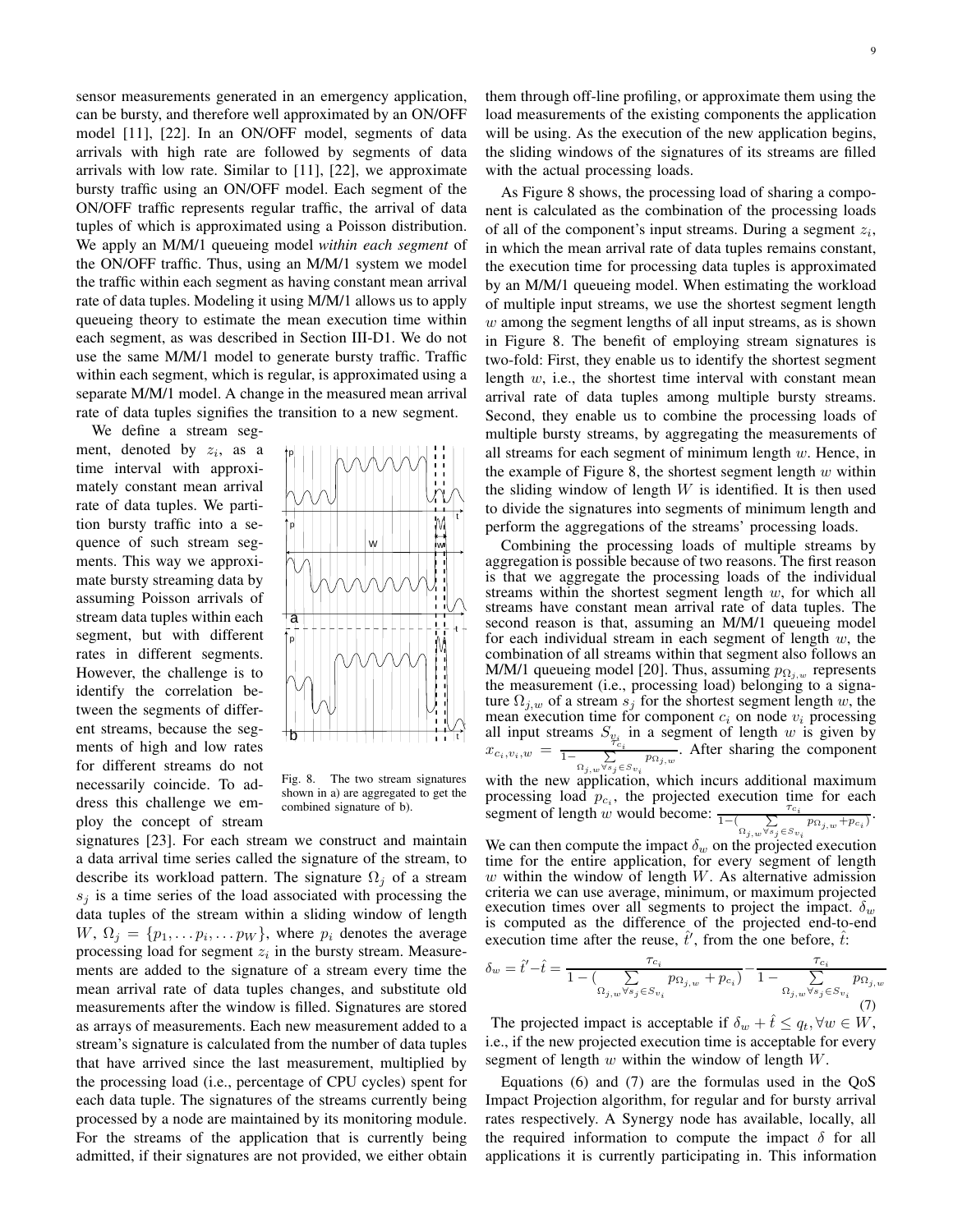



Fig. 9. Average application end-to-end delay.





Fig. 11. Protocol overhead.

is available by maintaining local load information, monitoring the local processor utilization, and caching  $\xi$  and  $Q_{\xi}$  for all running applications, along with their current end-to-end execution times. Synergy uses the projected application execution time to estimate the effect of the component reuse on the existing applications, by considering the effect of increased processor load on the time required to invoke the component.

This projection is performed for all applications currently invoking a component to be reused, for all applications invoking other components on the node, and also for the application that is to be admitted. If the projected impact is acceptable for all applications, the component can be reused, and the node sends an acknowledgement message to inform its upstream node accordingly. Otherwise, and if there are no other local components that can be reused, the probe is dropped.

# IV. EXPERIMENTAL EVALUATION

# *A. Prototype over PlanetLab*

*1) Methodology:* Our Synergy prototype was implemented as a multi-threaded system including about 20000 lines of Java code, running on each of 88 physical nodes of PlanetLab [12]. The implementation was based on the SpiderNet service composition framework [14]. 100 components were deployed uniformly across the nodes, with a replication degree of 5. We used a probing ratio of 10%. Application requests asked for 2 to 4 components chosen randomly and for the corresponding streams between the components. We generated approximately 9 requests per second throughout the system, using a Zipf distribution with  $\alpha = 1.6$ , expecting stream processing applications to follow trends similar to media streaming and web content provisioning applications [24]. We also experimented with different request distributions in the simulations. We compared Synergy against two different composition algorithms: A Random algorithm that randomly selected one of the candidates for each application component. A Composition algorithm (such as [14]), that performs QoSaware composition but does not consider result stream reuse or the effects of component reuse on the applications' QoS.

*2) Results and Analysis:*

*Average Application End-to-End Delay.* Figure 9 shows the average application end-to-end delay achieved by the three composition approaches for each transmitted data tuple. Synergy offers a 45% improvement over Random and a 25% improvement over Composition. The average end-to-end delay is in the acceptable range of less than a second. Reusing existing result streams offers Synergy an advantage, since the end-to-end delay is reduced for some requests by avoiding redundant stream processing.

*Successful Application Requests.* An important efficiency metric of a component composition algorithm is the number of requests it manages to accommodate and meet their QoS demands, shown in Figure 10. Synergy successfully accommodates 27% more applications than Composition and 37% more than Random. Random does not take the QoS requirements into account, thus misassigns a lot of requests. While Composition takes operator, resource, and QoS requirements into account, it does not employ QoS impact projection to prevent QoS violations on currently running applications. This results in applications that fail to meet their QoS demands during their execution, due to dynamic arrivals of new requests in the system. In contrast, Synergy manages to increase the capacity of the system and also limit the QoS violations.

*Protocol Overhead.* We show the overhead of the composition protocols which is attributed to the probe messages in Figure 11. To discover components and streams, we use the DHTbased routing scheme of Pastry, which keeps the number of discovery messages low, while the number of messages needed to probe alternative component graphs quantifies our protocol's overhead. Synergy's sharing-aware component composition manages to reduce the number of probes: By being able to discover and reuse existing streams to satisfy parts or the entire query plan, it keeps the number of candidate components that need to be probed smaller. Also important is that the overhead grows linearly with the number of nodes in the system, which allows the protocol to scale to larger numbers of nodes. The probing ratio is another knob that can be used to tune the protocol overhead further [5]. While Random's overhead could also be tuned to allow less candidates to be visited, its per hop selections would still be QoS-unaware.

*Average Setup Time.* Table 15 shows the breakdown of the average time needed for an applica-

tion setup, for the

| Setup Time (ms)  | Random | Composition | Synergy |
|------------------|--------|-------------|---------|
| <b>Discovery</b> | 240    | 188         | 243     |
| Probing          | 4509   | 4810        | 3141    |
| Total            | 4749   | 4998        | 3384    |

Fig. 15. Breakdown of average setup time.

three composition algorithms. The setup time is divided into time spent to discover components and streams, and time spent to probe candidate components. As is shown, the discovery of streams and components is only a small part of the time needed to set up a stream processing session. Most of the time is spent in transmitting probes to candidate components and running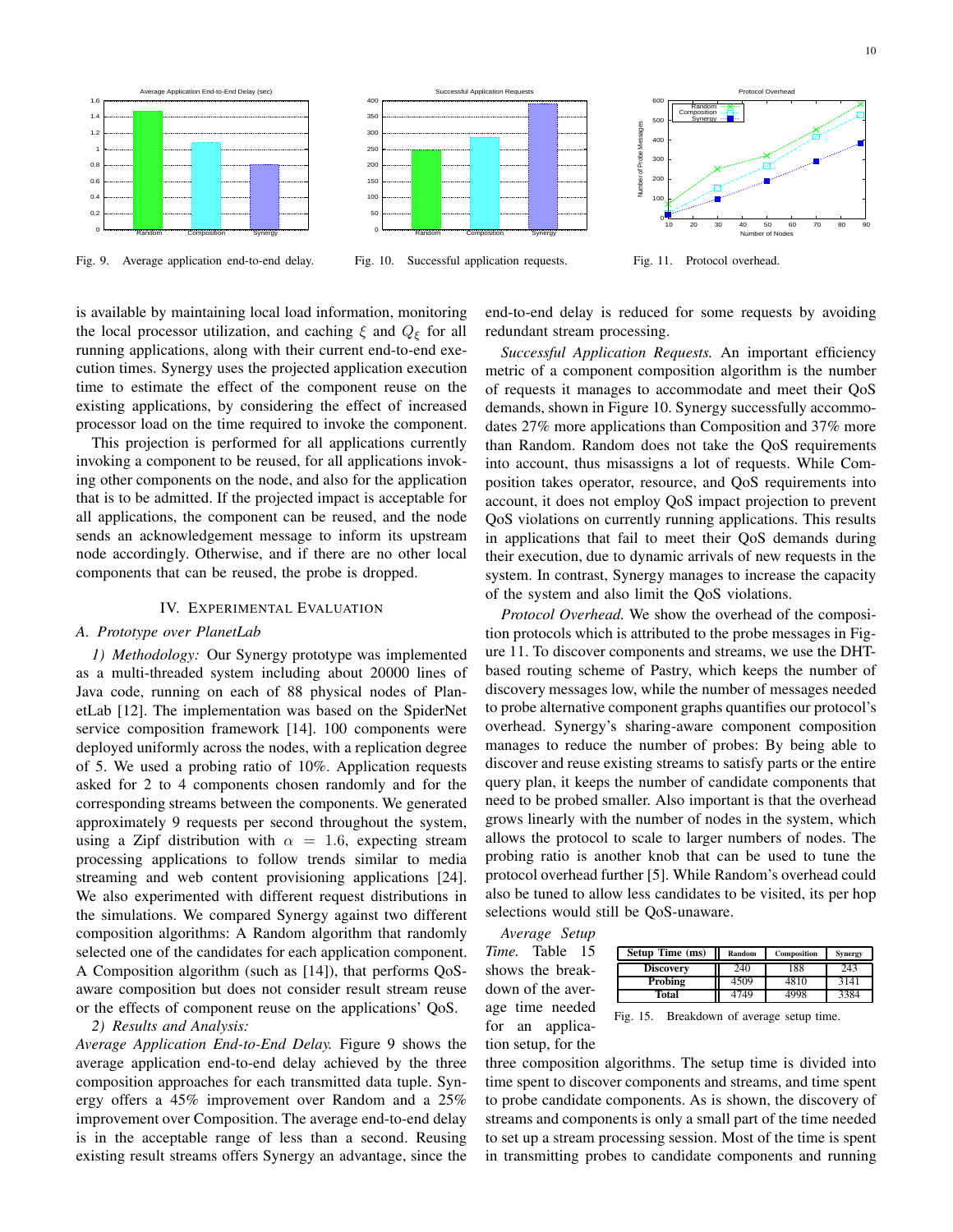

Fig. 12. Average end-to-end delay with deployment. Fig. 13. Selectivity of different operators.

Fig. 14. Projection accuracy for network traffic.

the composition algorithm. Sharing streams allows Synergy to save time from component probing, which effectively leads to 32% faster setup time than Composition. The total setup time is only a few seconds. Having to discover less components balances out the cost of having to discover streams. Discovering a stream, especially if it is the final output of the query plan, can render multiple component discoveries unnecessary.

# *B. Simulations*

*1) Methodology:* To further evaluate the performance of Synergy's sharing-aware composition algorithm, we implemented a distributed stream processing simulator in about 8500 lines of C++ code. The network topology fed to the simulator was a transit-stub topology of 1500 routers, generated by the GT-ITM Internet topology generator [25]. We simulated a large overlay network of 500 nodes chosen randomly from the underlying topology. Nodes and links were assigned processing and communication capacities from discrete classes, to simulate a heterogeneous system. 1000 components were distributed uniformly across the nodes of the system, with a uniform replication degree of 5; i.e., 200 unique components and 800 component replicas were deployed at the nodes. Application requests (i.e., query plans) consisted of requests with 2 to 10 operators chosen randomly. For each application, we set its QoS requirement 30% higher than the time needed for the application to execute in isolation. We investigated both the performance of Synergy's composition algorithm and its sensitivity to the above parameters and those results are presented in [26]. We compared Synergy not only against Random and Composition, but also against a Greedy algorithm that at each composition step selected the candidate component that resulted in the minimum next-hop delay. Note that this does not necessarily result in the minimum end-to-end delay for the entire application. To implement this algorithm in a distributed prototype some delay monitoring service such as the ones discussed in [17] would be needed.

*2) Results and Analysis:* In this set of experiments we investigated the performance of Synergy's collocation-based component deployment strategy, described in Section III-B.

*Average Application End-to-End Delay.* To trigger new component deployment, we included in the query plan of each application request an operator that was not offered by any component in the system. We kept query plan sizes uniformly distributed from 2 to 10 operators, as mentioned in Section IV-B1. Synergy collocated the new component with another component of the application component graph, based

on the heuristics described in Section III-B, also performing the required resource and QoS checks. Composition and Greedy deployed the new component on the node that had the minimum delay from the upstream node, i.e., from the node hosting the previous component in the application component graph. Additionally, Composition selected the next closest node if the deployment would cause a resource violation. Finally, Random blindly selected a node to deploy the new component. Figure 12 shows the average application end-toend delay achieved by the different algorithms. The execution delay is averaged over 100 application instantiations. Synergy's collocation-based component deployment reduces average end-to-end delay by approximately 20% over the delaybased deployment of Composition and Greedy. Furthermore, it does not require maintaining delay information. Hence, it is an attractive strategy for infrequent component deployment. When many components need to be deployed, in which case resource and QoS violations due to the collocation of multiple components may be more frequent, techniques for placing a complete component graph may be considered [7], [18].

*Selectivity.* Synergy's collocation-based deployment takes the operators selectivity into account to minimize network traffic across components. We investigated the selectivity of operators of a real stream processing application operating on real streams, to quantify the traffic reduction. We implemented a top-k network traffic monitoring application (http://synergy.cs.ucr.edu/screenshots.html) from the stream query repository [27] and recorded the output of the operators for streams produced by seven different traces of network traffic from the Internet traffic archive [28]. Figure 13 shows that for three out of seven operators of the query plan, average traffic reduction reaches 69%, 82%, and 72% respectively, while for the count operator traffic is reduced to just one data tuple. While the traffic reduction depends on the operator semantics, it is consistent among different datasets, making selectivity an important factor when deploying components.

In the next set of experiments we examined the accuracy of Synergy's QoS impact projection algorithm described in Section III-D. In particular we looked at how the projected processing delay of individual streams compared to the actual processing delay experienced by the data tuples of these streams, by experimenting with both real and synthetic datasets. In all figures we also show the processing delay of the isolated stream, that is, the processing delay if no queueing for processing other streams existed.

*Projection accuracy for real network traffic.* We investigated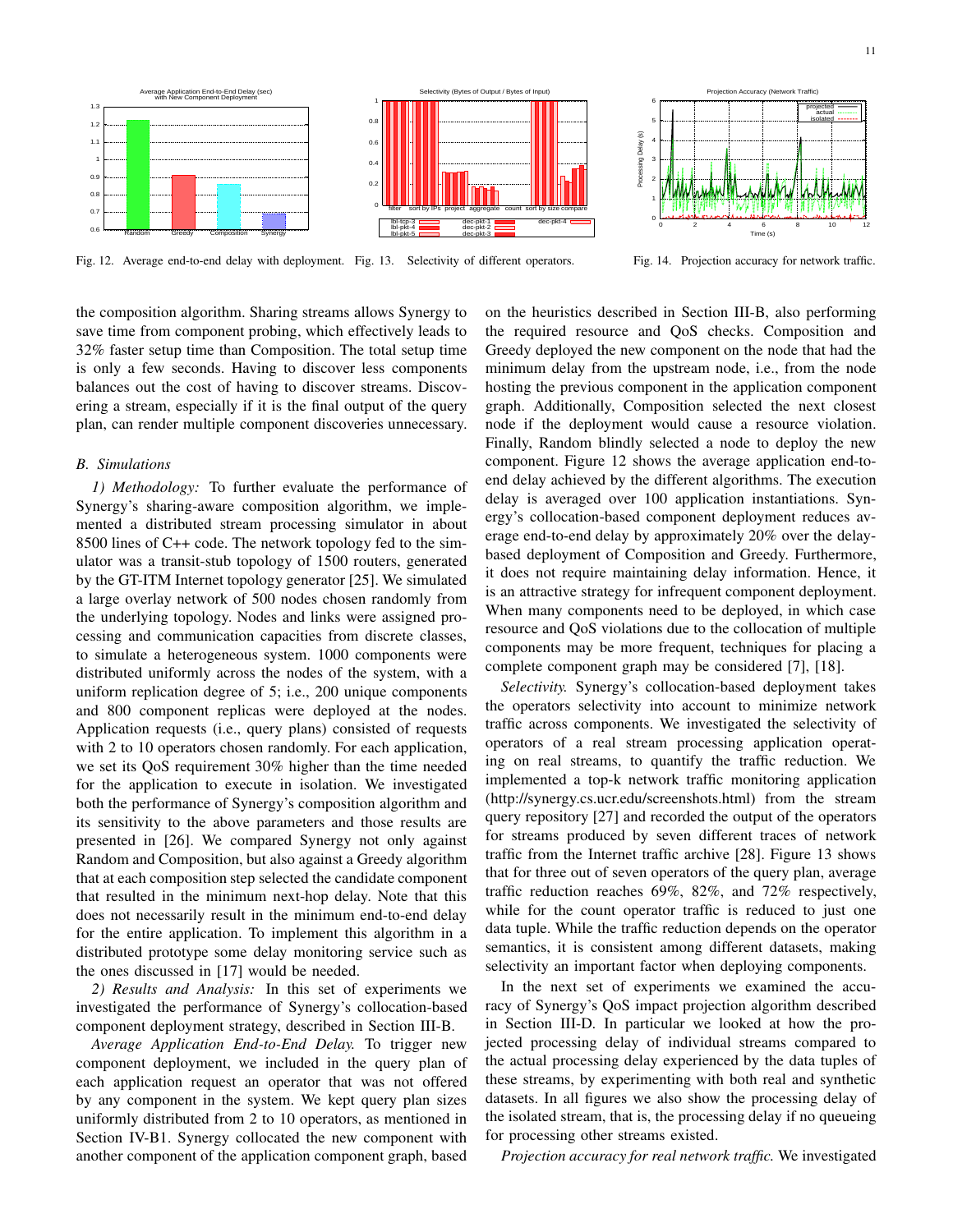

Fig. 16. Projection accuracy for sensor traffic.



Fig. 19. Projection accuracy for bursts with period 0.5 second.



Fig. 22. Projection accuracy for bursts with high rate 300 tuples/s and low rate 100 tuples/s.



Fig. 17. Projection accuracy for regular traffic.



Fig. 20. Projection accuracy for bursts with period 5 seconds.



Fig. 23. Projection accuracy for bursts with high rate 20 tuples/s and low rate 10 tuples/s.



Fig. 18. Projection accuracy for bursty traffic.



Fig. 21. Projection accuracy for bursts with high rate 3 tuples/s and low rate 1 tuple/s.



Fig. 24. Projection accuracy for bursts with high rate 40 tuples/s and low rate 10 tuples/s.

the projection accuracy for processing a trace of TCP traffic between the Lawrence Berkeley Laboratory and the rest of the world, which was trace LBL-TCP-3 from the Internet traffic archive [28]. Each data tuple was 192 bits long, and contained a timestamp, and fields defining the source, destination, and size of packets exchanged. As can be seen in Figure 14, the generated stream was bursty and did not follow any easily identifiable pattern. Synergy's QoS impact projection follows the bursts very closely, projecting processing delays close to the ones experienced. The projections for the low rate segments are mostly above the actual delays, which may lead to more conservative compositions, but no QoS violations.

*Projection accuracy for real sensor traffic.* Next we investigated the projection accuracy for bursty streams that followed a pattern, specifically the data streams produced by sensors installed in redwood trees collected by the UC Berkeley Sonoma dust project [29]. Each data tuple produced was 352 bits long, and contained a timestamp, multiple fields characterizing the sensor that produced it, as well as a variety of measurements, including humidity. A burst of measurements lasting approximately one second was generated every five minutes. Figure 16 shows that these periodic bursts were followed closely by Synergy's projection algorithm, which

accurately identified the segments of high and zero rate.

*Projection accuracy for synthetic regular traffic.* We next generated regular traffic, with data tuples arriving at a rate of 20 tuples/second and following a Poisson distribution. Figure 17 shows that the processing delay trends are followed closely by Synergy's projection algorithm, while the projected delay values are in a close range to the actual ones.

*Projection accuracy for synthetic bursty traffic.* We also generated bursty traffic with a period of 2.5 seconds, high rate of 30 tuples/second and low rate of 10 tuples/second. Figure 18 shows that Synergy's projection algorithm accurately identifies the high and low rate segments. Similar to the projection for network traffic of Figure 14, the projections for the low rate segments are mostly conservative, i.e., above the actual delays. However, most importantly, the high rate segment projections are not optimistic, and therefore do not lead to QoS violations.

Finally, we investigated the accuracy of Synergy's QoS impact projection under various conditions, by changing individual parameters of the synthetic bursty streams, while keeping the rest of them as in the experiment of Figure 18.

*Sensitivity to burst period.* Figures 19 and 20 show the projection accuracy for bursty traffic with periods of 0.5 and 5 seconds respectively. As can be seen, the length of the bursts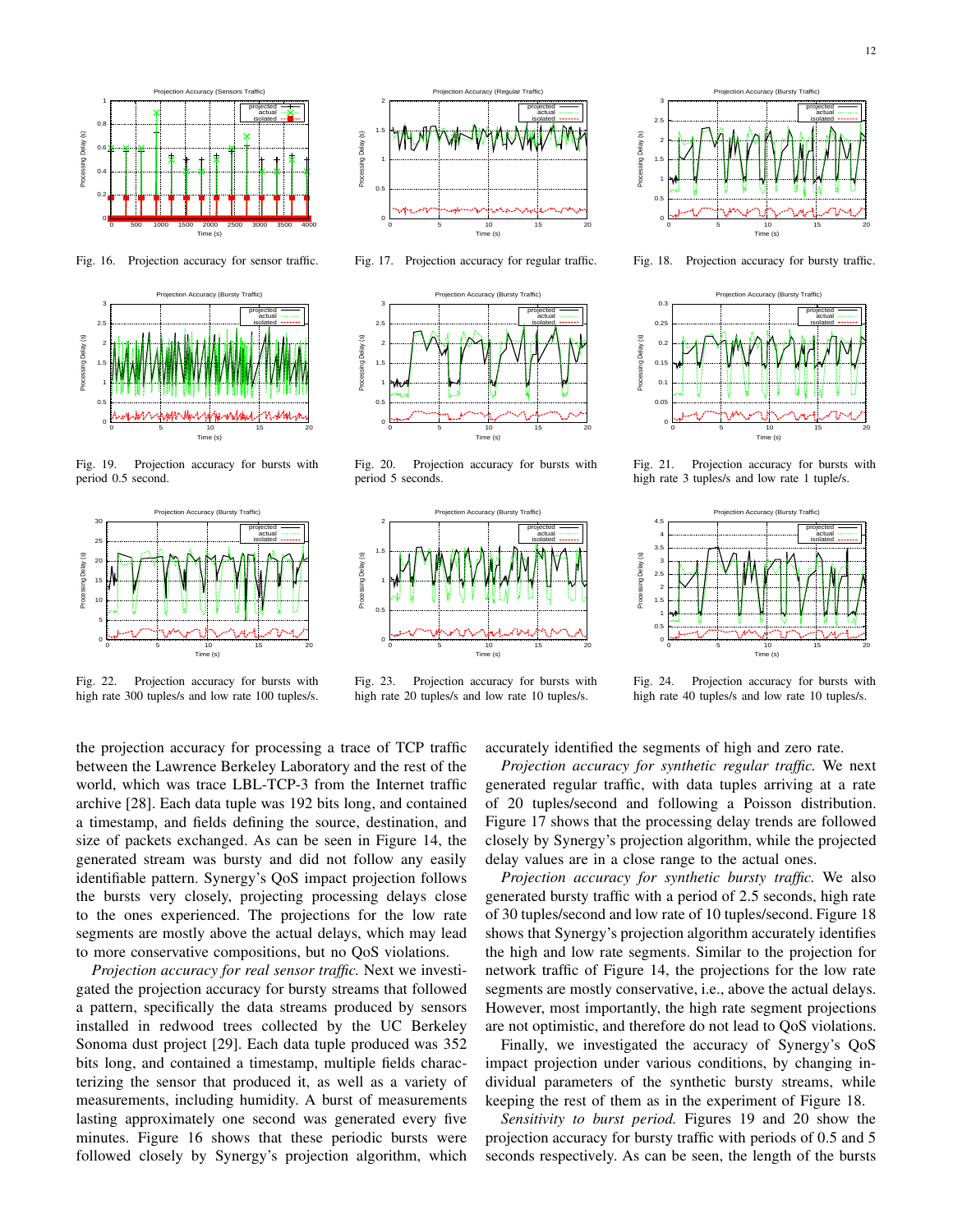does not affect the accuracy with which the algorithm identifies segments of low and high rate.

*Sensitivity to burst rate.* Figures 21 and 22 show the projection accuracy when varying the burst rate. Figure 21 shows traffic with high rate of 3 tuples/second and low rate of 1 tuple/second, while Figure 22 shows traffic with high rate of 300 tuples/second and low rate of 100 tuples/second. We observe that these variations in rate make more evident the conservative projection for low rate segments described in Figure 18, which may lead to more conservative compositions, but not to QoS violations. We note that we have not observed such extreme rates for either of the two real traffic datasets.

*Sensitivity to burst ratio.* Figures 23 and 24 show the projection accuracy when varying the ratio of the rates of the highand low-rate segments. Figure 23 shows traffic with high rate of 20 tuples/second and low rate of 10 tuples/second, while Figure 24 shows traffic with high rate of 40 tuples/second and low rate of 10 tuples/second. We observe that the ratio of the high and low rates does not affect the detection of segments, nor the accuracy with which processing delays are projected.

## V. RELATED WORK

Distributed stream processing [3], [8] has been the focus of several recent research efforts from many different perspectives. In [7], [18] the placement problem of a complete component graph in a DSPS to make efficient use of the network resources and maximize query performance is discussed. Our work is complementary, in that our focus is on the effects of sharing existing components, and we address partial component graph deployment only when previously deployed components cannot be reused. While [7] mentions component reuse, they do not focus on the impact on already running applications. [6] describes an architecture for distributed stream management that makes use of in-network data aggregation to distribute processing and reduce communication overhead. A clustered architecture is assumed, as opposed to Synergy's totally decentralized protocols. Service partitioning to achieve load balancing taking into account the heterogeneity of the nodes is discussed in [30]. While a balanced load is the final selection criterion among candidate component graphs in Synergy as well, our focus is on QoS provisioning. The distributed composition probing approach is first presented in [5], [14]. Synergy extends this work by considering stream reuse and evaluating the impact of component sharing. Our techniques for distributed stream processing composition apply directly to multimedia streams [16] as well. This paper builds upon our earlier work [26] by augmenting the composition protocol with new component deployment, extending the QoS impact projection algorithm to handle both regular and bursty streams, and experimentally investigating the projection accuracy.

While we focus on component composition for stream processing, our techniques may apply to other composite applications with QoS requirements, such as QoS-sensitive web services. Similar to Synergy, works on web service composition [31]–[33] take into account QoS metrics. They discuss dynamic composition algorithms that select web services so that utility is maximized [31], end-to-end QoS is guaranteed [32], or maximized [33]. [32] proposes heuristics with near-optimal solutions in polynomial time, while [33] presents optimal solutions using integer programming. The main difference between these approaches and Synergy is that they propose centralized solutions that rely on global knowledge, whereas Synergy employs a distributed composition protocol. While centralized solutions might be appropriate for a web services environment, a distributed approach is more suitable for highly-dynamic and very large-scale distributed stream processing environments [5]–[9]. However, our maximum sharing discovery and QoS impact projection algorithms are independent of the composition protocol and may be combined with existing web service composition approaches [31]–[33].

#### VI. CONCLUSIONS AND FUTURE WORK

In this paper we have presented Synergy, a distributed stream processing middleware that provides sharing-aware component composition. Synergy is built on top of a totally decentralized overlay architecture and utilizes a Maximum Sharing Discovery algorithm to reuse existing streams, and a QoS Impact Projection algorithm to reuse existing components and yet ensure that the QoS requirements of the currently running applications will not be violated. Both our prototype implementation of Synergy over PlanetLab and our simulations of its composition algorithm show that sharing-aware component composition can enhance QoS provisioning for distributed stream processing applications.

Our future work includes the integration of iterative execution of Synergy's composition protocol with techniques for increasing application reliability. This can enable DSPSs that are more reliable in the presence of overloads, as well as more robust against node or link failures at run-time or during composition. Proactive migration [34] can guard against QoS violations. On the other hand, predictive failure management [35], and availability-aware placement [36] can protect against component or node failures. To offer fault tolerance, either reactive or proactive failure recovery schemes can be used [10]. In reactive recovery a new application component graph is composed upon failure, while in proactive recovery backup application component graphs are maintained. Integrating replication with composition can also increase fault tolerance. To that end, consistency trade-offs [37], and checkpoint scheduling [38] are worth investigating.

#### **REFERENCES**

- [1] S. Chandrasekaran *et al.*, "TelegraphCQ: Continuous dataflow processing for an uncertain world," in *Proceedings of CIDR, Asilomar, CA, USA*, January 2003.
- [2] R. Motwani *et al.*, "Query processing, resource management, and approximation in a data stream management system," in *Proceedings of CIDR, Asilomar, CA, USA*, January 2003.
- [3] D. Abadi et al., "The design of the Borealis stream processing engine," in *Proceedings of CIDR, Asilomar, CA, USA*, January 2005.
- [4] L. Chen, K. Reddy, and G. Agrawal, "GATES: A grid-based middleware for distributed processing of data streams," in *Proceedings of IEEE HPDC-13, Honolulu, HI, USA*, June 2004.
- [5] X. Gu, P. Yu, and K. Nahrstedt, "Optimal component composition for scalable stream processing," in *Proceedings of 25th ICDCS, Columbus, OH, USA*, June 2005.
- [6] V. Kumar, B. Cooper, Z. Cai, G. Eisenhauer, and K. Schwan, "Resourceaware distributed stream management using dynamic overlays," in *Proceedings of 25th ICDCS, Columbus, OH, USA*, June 2005.